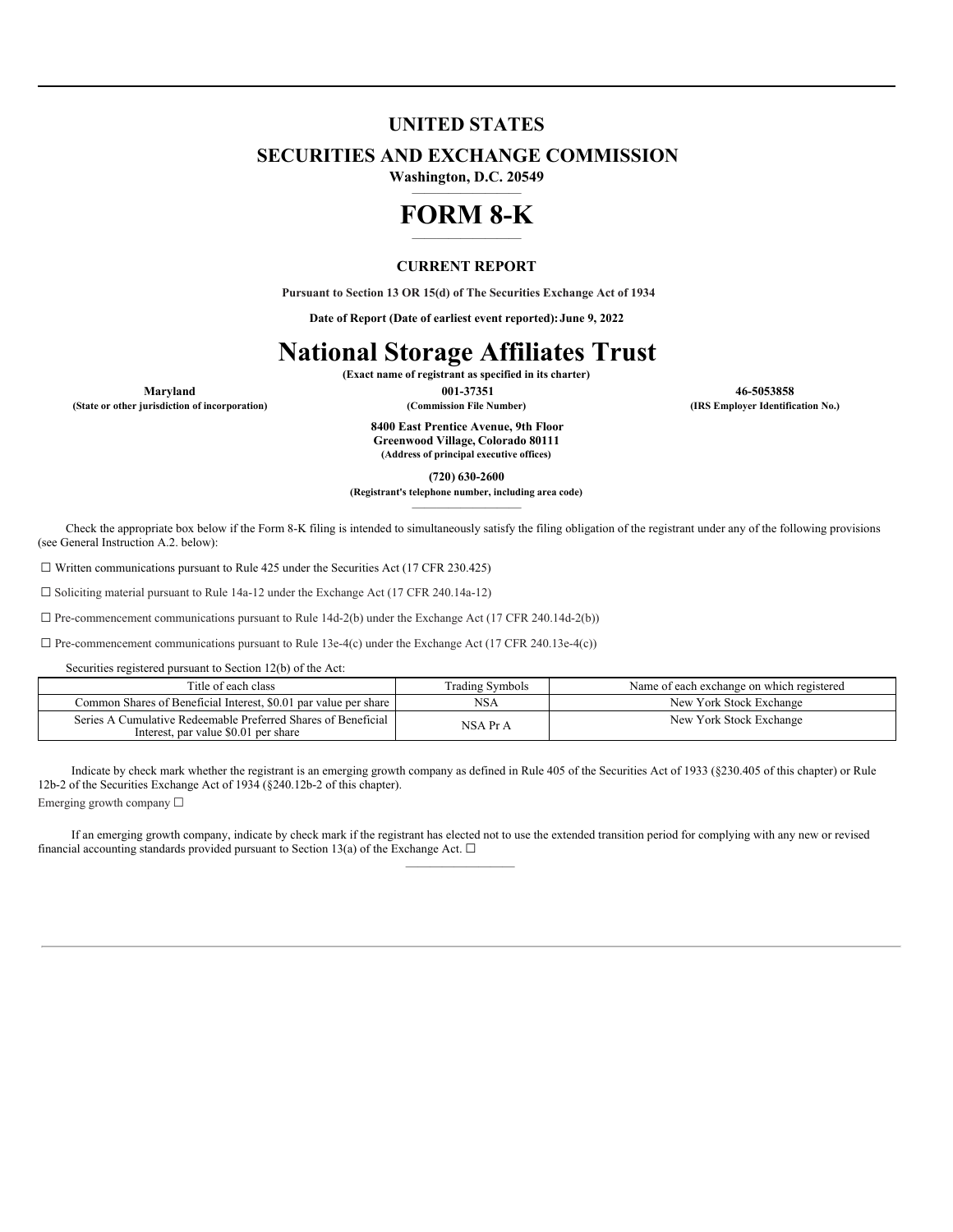#### Item 5.02. Departure of Directors or Certain Officers; Election of Directors; Appointment of Certain Officers; Compensatory Arrangements of Certain Officers.

### Appointment and Resignation of Officers

On June 9, 2022, National Storage Affiliates Trust (the "Company") announced that its board of trustees appointed David Cramer, 58, the Company's current executive vice president and chief operating officer to the position of president and chief operating officer (the "Appointment"), effective July 1, 2022. In connection with the Appointment, also effective July 1, 2022, Tamara D. Fischer, the Company's current chief executive officer and president, will resign from her position as president and will remain as the Company's chief executive officer.

The biographical and other information for Mr. Cramer has been previously reported and is incorporated by reference herein from the heading "Information Regarding our Named Executive Officers" in the Company's definitive proxy statement on Schedule 14A filed by the Company with the Securities and Exchange Commission on April 8, 2022.

There are no arrangements or understandings with any person pursuant to which Mr. Cramer was named president. As previously disclosed, Mr. Cramer is the brotherin-law of our executive chairman, Arlen Nordhagen. Other than this, Mr. Cramer has no family relationships with any trustee, executive officer or person nominated or chosen by the Company to become a trustee or executive officer of the Company. Mr. Cramer is not party to any transaction required to be disclosed pursuant to Item 404(a) of Regulation S-K.

-1-